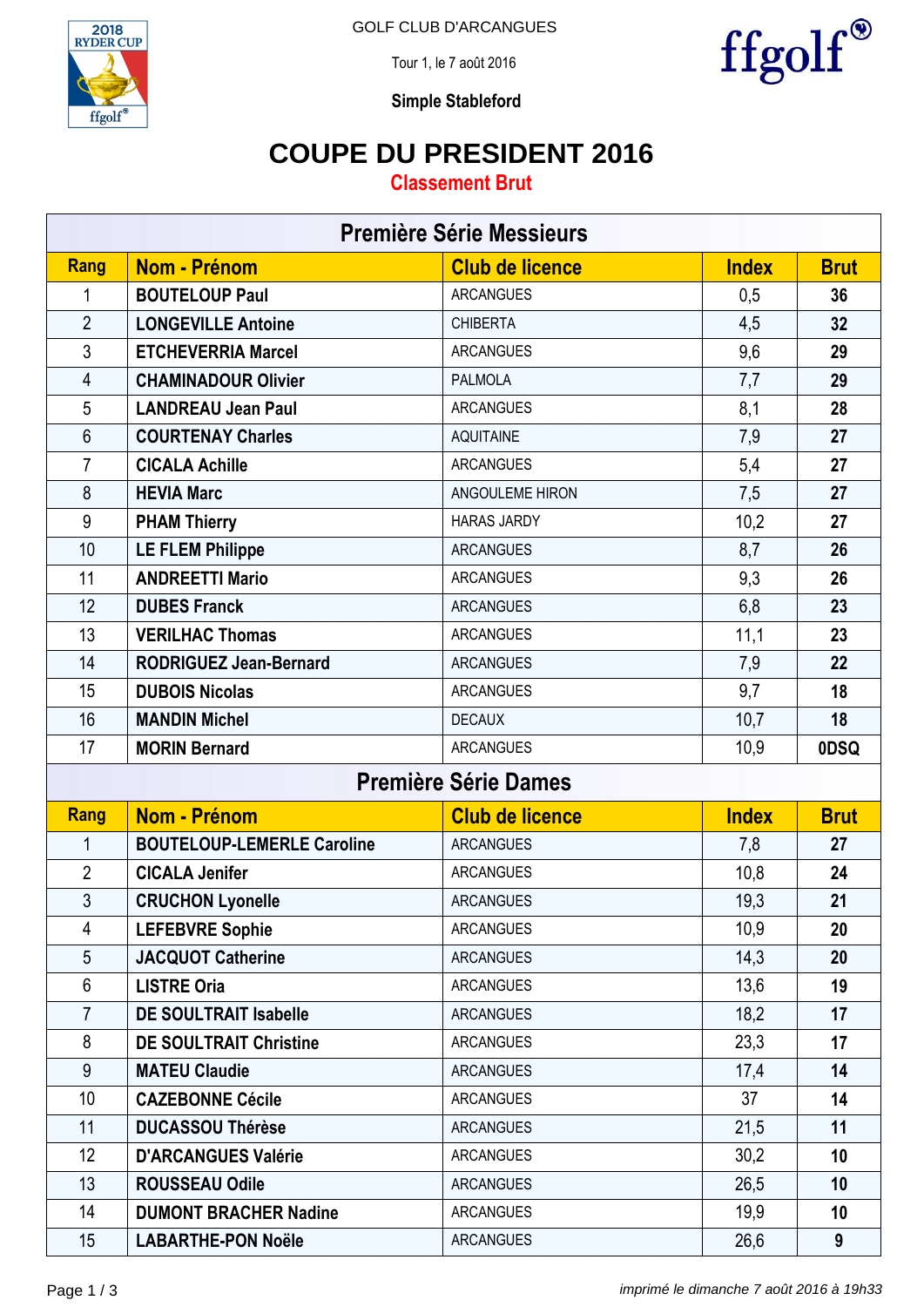



#### Tour 1, le 7 août 2016

# **COUPE DU PRESIDENT 2016**

**Classement Brut**

| 16                              | <b>SIMONET Catherine</b>       | <b>ARCANGUES</b>       | 30,0         | $\overline{7}$          |  |  |  |
|---------------------------------|--------------------------------|------------------------|--------------|-------------------------|--|--|--|
| 17                              | <b>MORA Sylvie</b>             | <b>ARCANGUES</b>       | 23,0         | $\overline{7}$          |  |  |  |
| 18                              | <b>SALESSE Noëlle</b>          | <b>ARCANGUES</b>       | 27,7         | $5\phantom{.0}$         |  |  |  |
| 19                              | <b>BENTE Marie Pierre</b>      | <b>ARCANGUES</b>       | 26,3         | $\overline{\mathbf{4}}$ |  |  |  |
| 20                              | <b>LAFFONTAN Martine</b>       | <b>ARCANGUES</b>       | 20,0         | <b>FOR</b>              |  |  |  |
| <b>Deuxième Série Messieurs</b> |                                |                        |              |                         |  |  |  |
| <b>Rang</b>                     | <b>Nom - Prénom</b>            | <b>Club de licence</b> | <b>Index</b> | <b>Brut</b>             |  |  |  |
| 1                               | <b>CARRETEY René</b>           | <b>ARCANGUES</b>       | 11,6         | 26                      |  |  |  |
| $\overline{2}$                  | <b>BARBOTIN Patrice</b>        | <b>ARCANGUES</b>       | 14,6         | 24                      |  |  |  |
| 3                               | <b>LALANDE Christian</b>       | <b>ARCANGUES</b>       | 14,4         | 23                      |  |  |  |
| 4                               | <b>D'ABBADIE Bertrand</b>      | <b>ARCANGUES</b>       | 11,9         | 23                      |  |  |  |
| 5                               | <b>ROUSSEAU Guy</b>            | <b>ARCANGUES</b>       | 14,3         | 22                      |  |  |  |
| $6\,$                           | <b>SOLESSE André</b>           | <b>ARCANGUES</b>       | 13,2         | 22                      |  |  |  |
| $\overline{7}$                  | <b>MORA Michel</b>             | <b>ARCANGUES</b>       | 21,7         | 21                      |  |  |  |
| 8                               | <b>DELHOSTE Michel</b>         | <b>ARCANGUES</b>       | 12,2         | 21                      |  |  |  |
| 9                               | <b>PETIT Stéphane</b>          | <b>ARCANGUES</b>       | 13,5         | 21                      |  |  |  |
| 10                              | <b>LABARTHE-PON Philippe</b>   | <b>ARCANGUES</b>       | 13,0         | 21                      |  |  |  |
| 11                              | <b>ALBIER Herve</b>            | <b>ARCANGUES</b>       | 14,1         | 21                      |  |  |  |
| 12                              | <b>D'ARCANGUES Benjamin</b>    | <b>ARCANGUES</b>       | 15,6         | 21                      |  |  |  |
| 13                              | <b>LEFORT Jacques-Yves</b>     | <b>ISABELLA</b>        | 12,0         | 21                      |  |  |  |
| 14                              | <b>GAUTHIER Aymeric</b>        | <b>AQUITAINE</b>       | 19,2         | 20                      |  |  |  |
| 15                              | <b>ROUSSEL Serge</b>           | <b>ARCANGUES</b>       | 18,0         | 20                      |  |  |  |
| 16                              | <b>JACQUAULT Patrick</b>       | <b>ARCANGUES</b>       | 15,2         | 20                      |  |  |  |
| 17                              | <b>ZVEREV ANDREY</b>           |                        | 16,7         | 19                      |  |  |  |
| 18                              | <b>COLLOMBET Bruno</b>         | <b>ARCANGUES</b>       | 13,4         | 18                      |  |  |  |
| 19                              | <b>CAULONQUE Jean-Baptiste</b> | <b>ARCANGUES</b>       | 13,7         | 18                      |  |  |  |
| 20                              | <b>PILOTAZ Renaud</b>          | <b>MONT D'ARBOIS</b>   | 11,6         | 18                      |  |  |  |
| 21                              | <b>SCHLIENGER François</b>     | <b>ARCANGUES</b>       | 17,3         | 18                      |  |  |  |
| 22                              | <b>MILLOT Sylvain</b>          | <b>ARCANGUES</b>       | 12,7         | 18                      |  |  |  |
| 23                              | <b>HILAIRE Bernard</b>         | <b>ARCANGUES</b>       | 17,2         | 17                      |  |  |  |
| 24                              | <b>DUGDALE Simon</b>           | <b>AQUITAINE</b>       | 14,0         | 17                      |  |  |  |
| 25                              | <b>DE VOLDER Marc</b>          |                        | 16,8         | 17                      |  |  |  |
| 26                              | <b>LAFARGUE Alain</b>          | <b>ARCANGUES</b>       | 20,8         | 17                      |  |  |  |
| 27                              | <b>LARROUY Eric</b>            | <b>AQUITAINE</b>       | 22,2         | 17                      |  |  |  |
| 28                              | <b>FERRAN Serge</b>            | <b>ARCANGUES</b>       | 16,9         | 16                      |  |  |  |
| 29                              | <b>GANDY Michel</b>            | <b>ARCANGUES</b>       | 22,4         | 16                      |  |  |  |